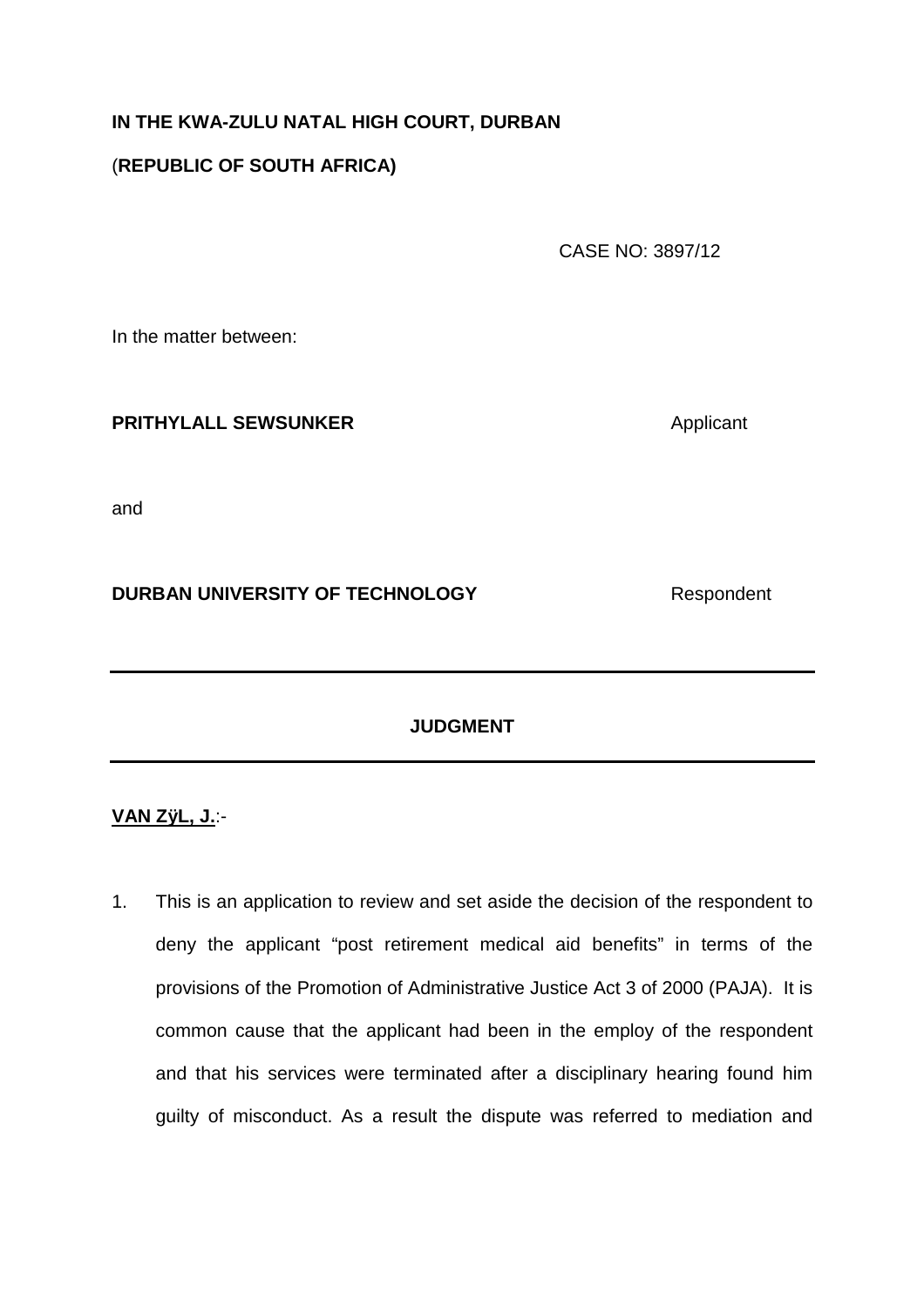ultimately for arbitration by the Commission for Conciliation, Mediation and Arbitration (the CCMA) on 6 December 2010.

- 2. Following negotiations at this forum, a settlement agreement was concluded which was reduced to writing and signed by or on behalf of the parties. It is the terms of this agreement which underlies the present dispute.
- 3. The relevant portions of the agreement, thus concluded, read as follows:-
	- "5. WITHDRAWAL OF DISPUTE

The applicant voluntarily withdraws the referral and abandons the dispute against the respondent in settlement of his/her case at the CCMA with the full knowledge that he/she will not be able to proceed with this dispute at a later stage. Each side will pay its own legal costs.

- 6. OTHER
	- (a) The respondent agrees that the applicant is entitled to early retirement in terms of the rules of the Pension, and this right is not effected by the outcome of the disciplinary hearing.
	- (b) The applicant reserves, his right to make representation to the Chair of Council in respect of this right to post-retirement Medical Aid."
- 4. During his term of employment with the respondent the applicant contributed as a member thereof to a pension fund, namely the National Tertiary Retirement Fund (the fund). The normal retirement age in terms of the scheme varies between 60 and 65 years, depending upon the terms of the relevant service agreements as at the commencement date.
- 5. Rule 7.1 of the rules of the fund provides that, should a member leave service whilst not entitled to benefits under any other rule, then such member becomes entitled, in the form of a lump sum cash payment, to an amount equal to his or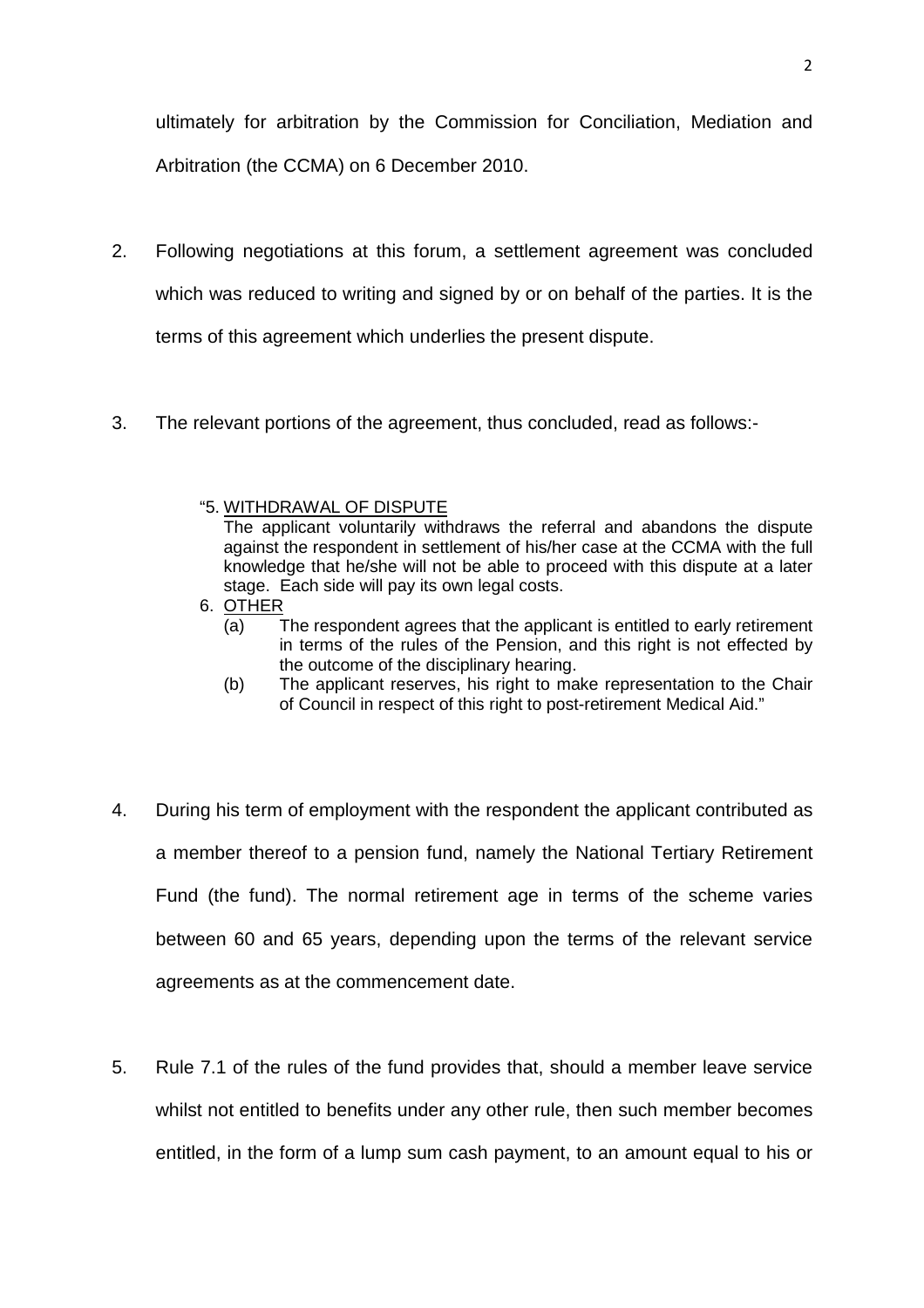her member's share, provided that the fund is not then in deficit. However, should a member at the time have attained the age of 55 years or more, then rule 7.1(b) provides that such member "shall be granted his or her Member's Share", as defined in rule 2.2(1).

- 6. Rule 4.2 provides that should a member retire from service after having attained the age of 55 years (as was the case with the present applicant), but before normal retirement age, then such member "… shall receive a pension vesting on the following day and secured by his or her member's share…". A pension is defined as an annual benefit amount payable for the lifetime of the beneficiary.
- 7. The word "retire", as used in rule 4 in the context of normal retirement, early age retirement and early ill-health retirement, is not defined in the rules. In relation to rule 7, dealing with cash withdrawal of benefits, the expression "leave service" is used, while in rule 3.2 in relation to withdrawal from membership of the fund there is a provision that membership will cease upon "termination" of his or her service. The only apparent reference to "dismissal" from service appears in rule 7.1(c) in the context of the abolishment of the member's post, or a general reduction of staff and the member would then become entitled to payment of his or her "member's share". In the context of the rules of the pension fund there is therefore no particular significance to the use of the different expressions in relation to the termination of the service of a member of the fund.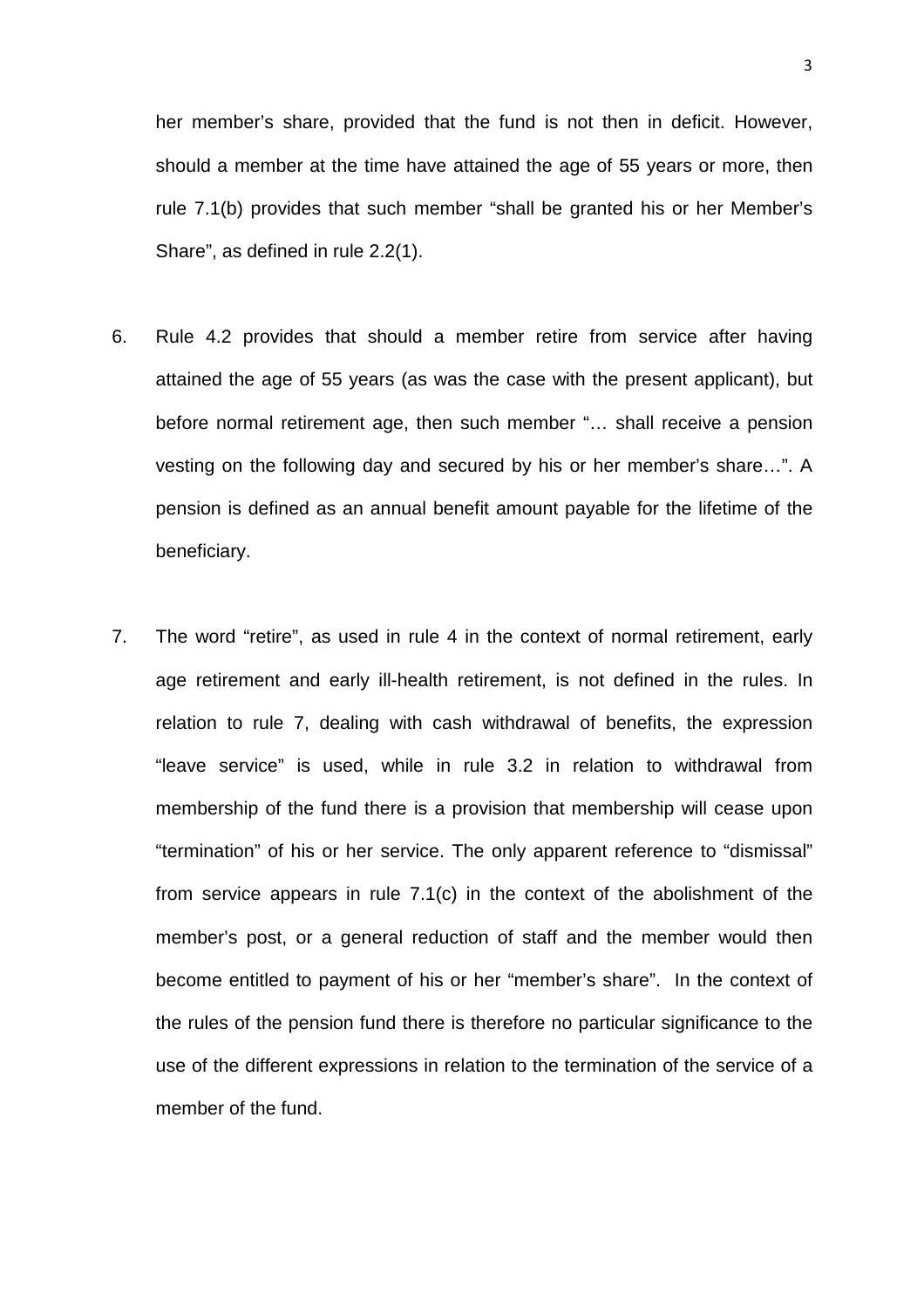- 8. In the light of the above it is apparent that, in the case of a member of the pension fund who is over the age of 55 years (as was the case with the applicant) at the time he or she ceased to be employed, the basis for such termination is of no consequence. Differently put, the actual reason for the termination of the employment relationship or the employee leaving the service of the employer is irrelevant to the benefits accruing to such a member from the fund, once such member leaves service or ceases to be employed. The position is no different where the termination of the employment relationship results from dismissal for misconduct.
- 9. By contrast, during 1990 the respondent adopted a policy in terms of which it subsidised the medical aid contributions of its staff members who retired. Here the word "retire" is clearly used and understood as retiring or withdrawing from service at the conclusion of their working years in terms of their contracts of service. It is apparent from the affidavits submitted on behalf of the respondent that this policy has consistently applied only to retirees and not to those employees whose services are terminated due to dismissal.
- 10. Indeed, in this regard the supporting affidavit of Ms P A Newman, the respondent's Manager of Benefits and Compensation established that over the past 35 years there has not been a single instance of a dismissed employee being afforded "post-retirement medical aid benefits" and that these benefits are reserved only for those former employees who retired in the ordinary course consistent with their contracts of employment. The contents of her affidavit were not disputed by the applicant in reply, nor did he dispute the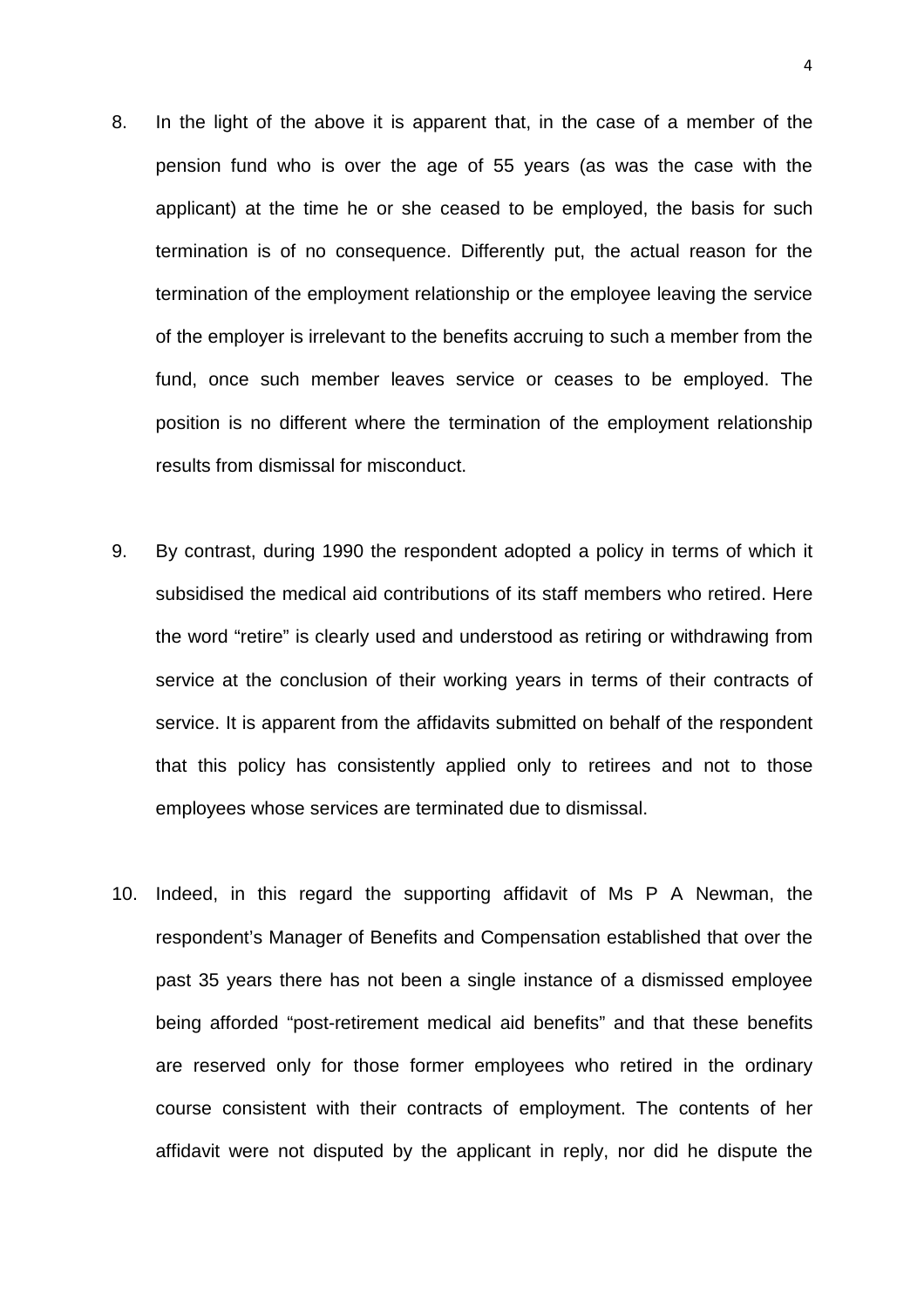statements to the same effect in the main answering affidavit deposed to by Professor N. Gawe on behalf of the respondent.

- 11. For purposes of the present proceedings the applicant has accepted that dismissal disqualified a former employee from the benefits of medical aid fund subsidisation. The applicant, however, adopted the view that the effect of the settlement agreement concluded at the CCMA arbitration hearing on 6 December 2010 was to convert the dismissal to early voluntary retirement. As a result he then became entitled also to the benefit of the post retirement medical aid subsidy, as reserved by the respondent for its ordinary retirees from the service.
- 12. In response to correspondence from the applicant's then attorneys demanding recognition of the applicant's entitlement to the medical aid premium subsidy Dr Reddy, in his capacity as the Chairperson of the respondent's council and by letter dated 4 April 2011, set out the respondent's understanding of the effect of the settlement agreement, as follows:-

"Dear Sir

#### **RE: MR P. SEWSUNKER/MAINTENANCE DEPARTMENT – STEVE BILO CAMPUS**

Your letter dated 28 March 2011 refers. I have reviewed the matter and concluded that your interpretation of the settlement agreement at the CCMA is certainly not the same held by the University.

The University is clear on the matter that Mr Sewsunker's entitlement to early retirement in terms of the rules of the Pension Fund is not in any way related to the outcome of his disciplinary hearing. The University has not in the settlement agreement conceded to the dismissal of Mr Sewsunker 'falling away' as you put it, neither did the University 'convert' his dismissal to early retirement. All the University officials did was to acknowledge that, as Mr Sewsunker was over 55 years old the pension fund rules allowed early retirement. Mr Sewsunker however in terms of the disciplinary hearing and appeals outcome remains dismissed. Hence the ineligibility to receive post retirement medical aid benefits in terms of the University policy.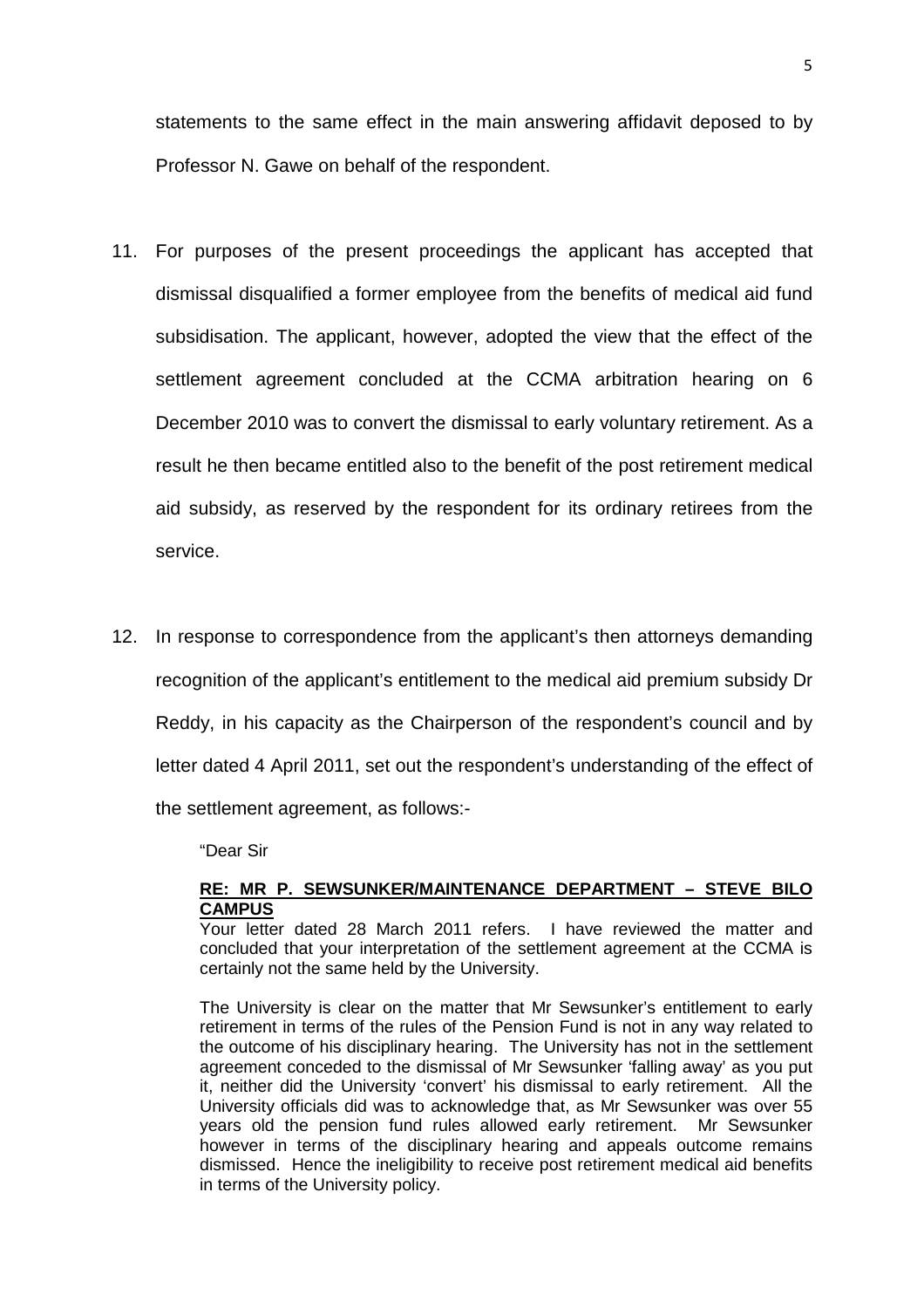Your's sincerely Dr J. Reddy Chairperson of Council"

- 13. It therefore becomes necessary to determine the meaning and effect to be attributed to the settlement agreement of the parties, as encapsulated in the settlement document of which the relevant portions are set out earlier in this judgment. The different approaches to and considerations applicable when interpreting written instruments have a long and varied history. These were comprehensively reviewed by Wallis JA in Natal Joint Municipal Pension Fund vs Endumeni Municipality 2012 (4) SA 593 (SCA) at para 18 et seq., to which counsel for the respondent drew attention in the course of his argument.
- 14. I do not consider that any useful purpose would be served in trying to restate the eloquent and wide ranging exposition of Wallis JA. Suffice it to say that multiple considerations apply when seeking the correct interpretation of a written instrument under consideration. But one has to start somewhere and the language used in the instrument under consideration presents a useful point of departure.
- 15. Counsel for the applicant sought to emphasise the manuscript portions appearing in paragraphs 6(a) and (b) of the agreement and submitted on that basis that –

"It is abundantly clear, unequivocal and capable of no other interpretation, that the terms of the agreement provide that the Applicant exited the Respondent's employ by way of early retirement."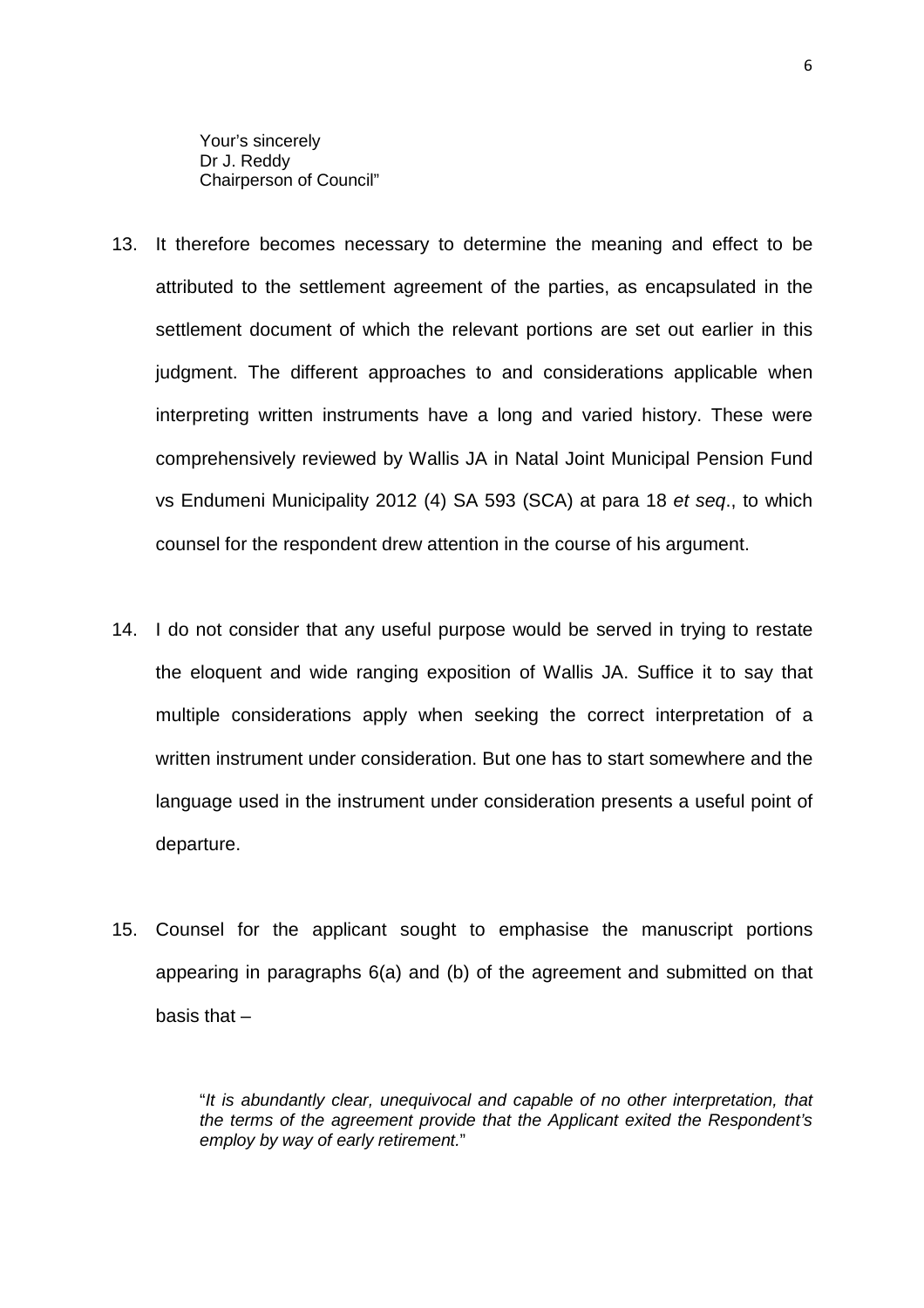(as per paragraph 12(a) of counsel's written heads of argument).

- 16. In developing his argument counsel further submitted that the concept of "dismissal" does not appear anywhere in the agreement. Consequently, so the argument ran, the parties had agreed, by way of the settlement, that the earlier dismissal of the applicant would be consensually substituted or replaced by the termination of the applicant's services by means of his early retirement. That being so, the applicant upon retirement became entitled, in terms of the respondent's long standing policy, to post-retirement medical aid benefits as a matter of course.
- 17. Counsel further submitted that the respondent impermissibly sought to imply into the settlement agreement that it "connotes that the Applicant was in fact dismissed". For such a term to be implied it was necessary, so counsel submitted, for this to arise from the language of the contract itself and the circumstances under which it was entered into, so that the court be driven to conclude that the parties intended that such a stipulation must be implied. In this regard reliance was placed upon the passage referred to by Diemont AJ (as he then was) in Dennis vs Garment Workers' Union, Cape Peninsula 1955 (1) SA 232 (CPD) at 238 G-H. However, the learned Acting Judge at page 238D also observed that "It is clear that if a term is to be implied it must be a necessary one – not merely a reasonable or equitable one."
- 18. Counsel for the respondent took a different approach. He submitted that the settlement agreement should be read and considered against the background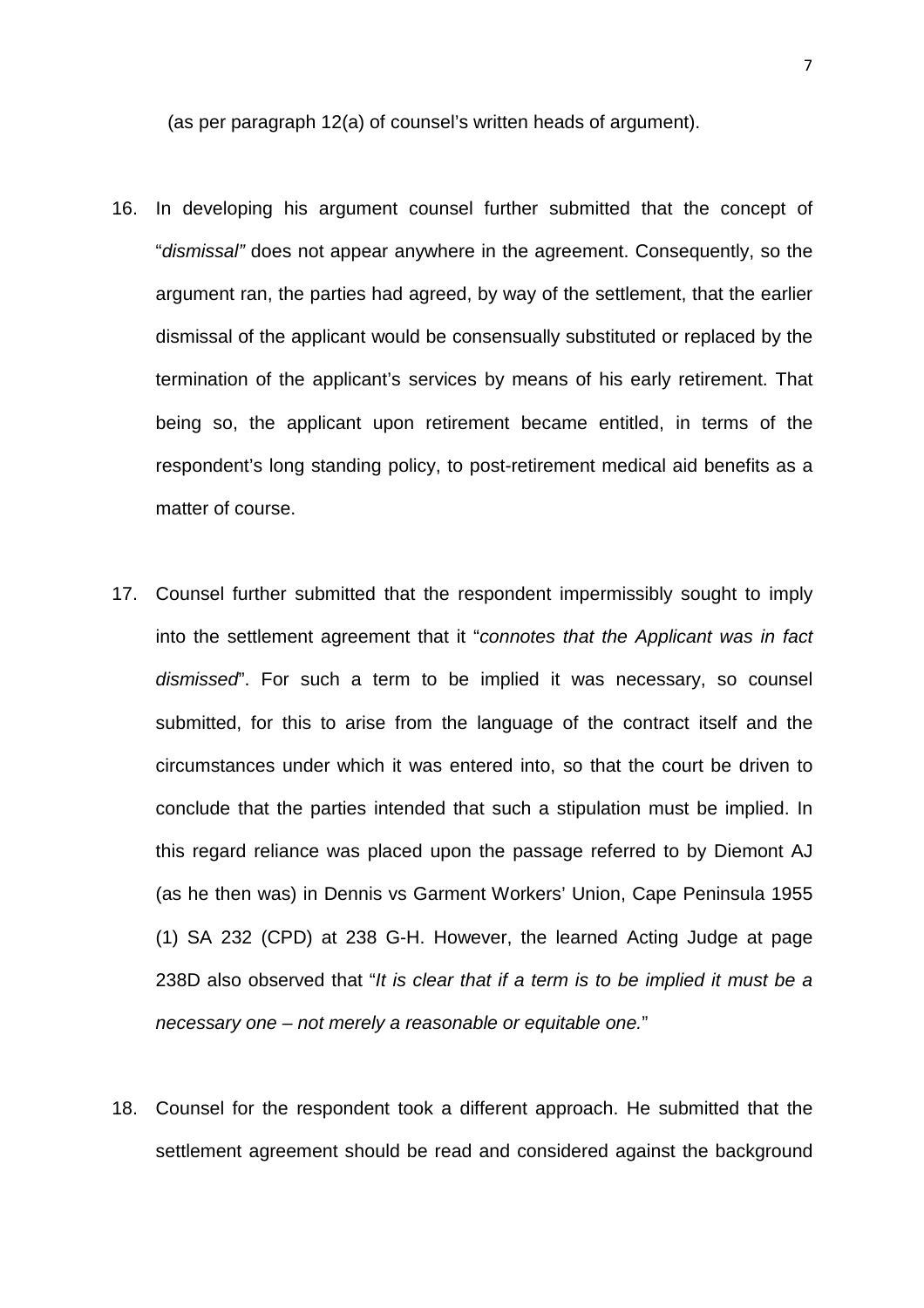of the events and considerations leading up to the meeting at the CCMA on 6 December 2010 when the agreement was concluded. In developing his argument counsel drew attention to the fact that the pension fund of which the applicant was a contributing member had as its main object the provision of financial benefits to its members in terms of its rules, but that these rules did not deal with medical aid schemes or any medical aid benefits which might accrue to members leaving or retiring from the service of their employers.

- 19. Upon the approach of the respondent the settlement agreement intended to record the position as amplified in the rules of the pension fund, namely that the applicant in terms thereof was entitled to the benefits of an early retirement pension despite the fact that he had been dismissed. In this regard counsel submitted that the entitlement to post retirement medical aid benefits derived from an entirely different source, namely the employment policy of the respondent as adopted in terms of its Council Resolution of 17 May 1990 and in terms of which post retirement benefits are extended only to staff members who retire from the respondent's service. There is no provision for such benefits to be extended to staff members who are dismissed from service.
- 20. On behalf of the respondent counsel submitted that the settlement agreement as a whole is consistent only with the situation which prevailed at the time of its conclusion, namely that the applicant withdrew his resistance to the dismissal in terms of the findings of the disciplinary committee. Accordingly he withdrew the referral to the CCMA and abandoned his dispute with the respondent, but on the agreed basis that each party would then bear his or its own legal costs thus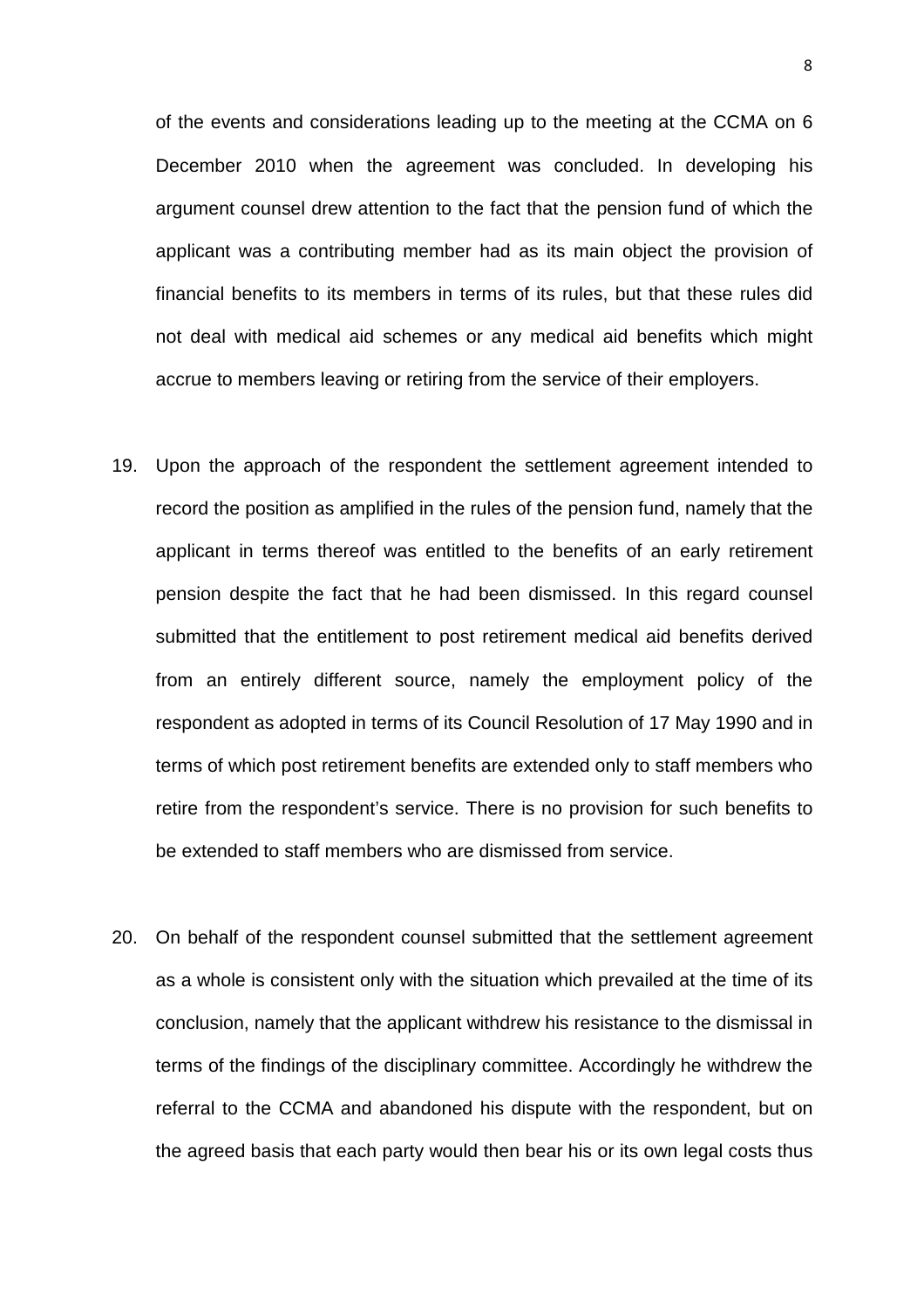incurred, as per the introductory portion of Clause 5 of the printed part of the settlement agreement. In the result his dismissal from the service of the respondent remained unaffected and in reality became final.

- 21. What followed thereafter was the manuscript Clause 6(a) which, so counsel for the respondent submitted, did no more than record the position as understood by the parties in the course of their preceding negotiations. This was that, despite the dismissal of the applicant, his entitlement to early retirement benefits in terms of the "rules of the Pension" remained unaffected by the outcome of the disciplinary hearing.
- 22. In context the expression "rules of the Pension" could only have been intended as a reference to the rules of the "Pension Fund", with the word "Fund" being inadvertently omitted. During the course of argument counsel for both parties appeared to accept the reference on that basis, although they differed upon the meaning to be attributed to Clause 6(a) as a whole.
- 23. On the respondent's approach the reference to the applicant's entitlement to early retirement in this sub-clause related to and merely recorded his entitlement to early retirement benefits in terms of the pension fund rules and such recordal was quite independent from the respondent's employment conditions and policy with regard to post retirement medical aid benefits.
- 24. By reason thereof it was then necessary for the applicant, so counsel for the respondent submitted, to include Clause 6(b) in the agreement. He thus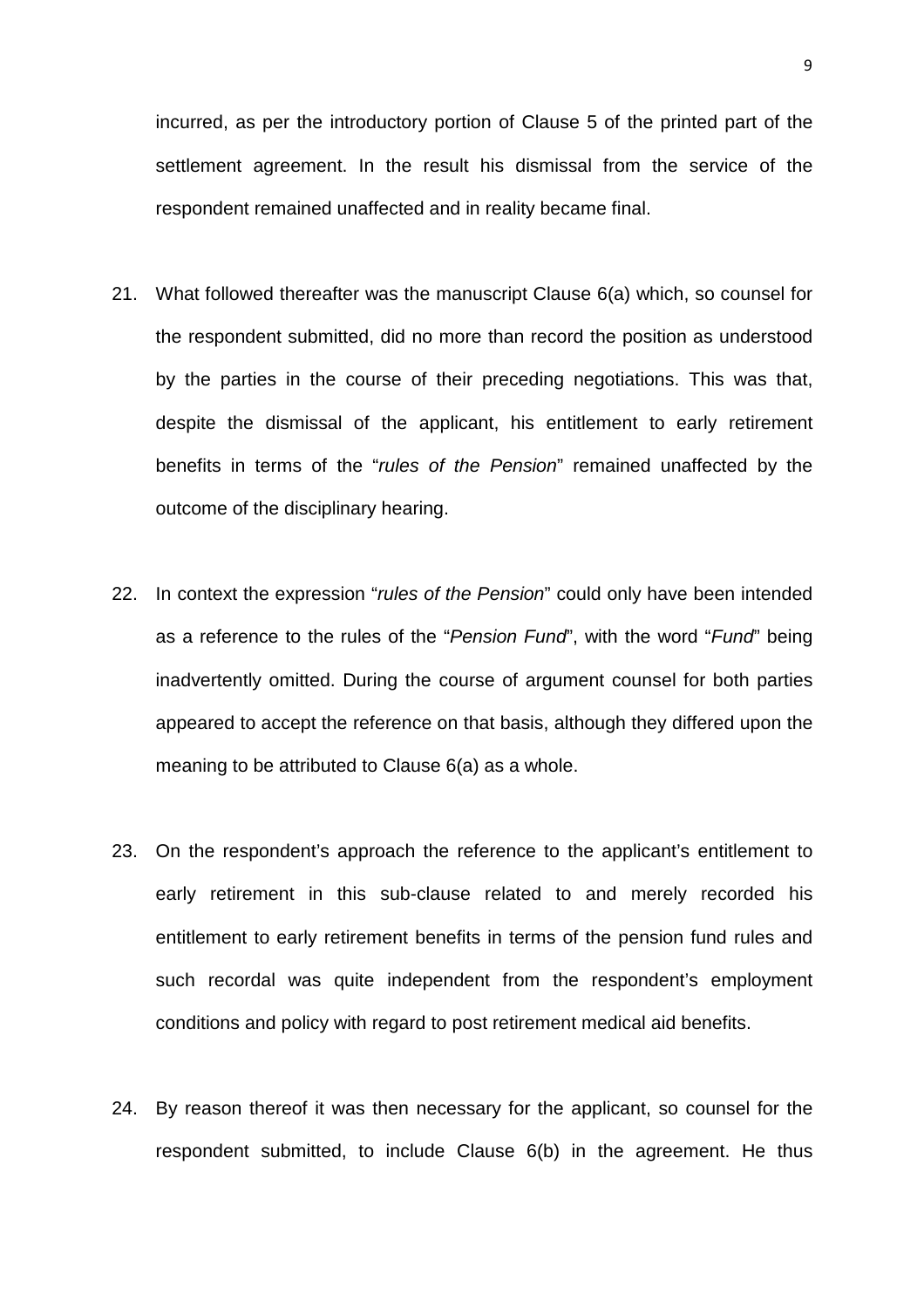created for himself an entitlement, despite accepting his dismissal, for making representations to the respondent with a view to securing for himself, in addition to the early retirement pension benefits in terms of the pension fund rules, also continued medical aid benefits by way of a special concession from the respondent itself. Had he been entitled as of right to the post retirement medical aid benefits, as he would have been had he taken early retirement, then there would have been no need to have reserved this right, or indeed to have to make such representations.

- 25. The meanings of a "representation" include, inter alia, the action of "presenting a fact etc. before another or others; an account, esp. one intended to convey a particular view and to influence opinion or action … a formal and serious statement of facts, reasons, or arguments, made with the aim of influencing action, conduct, etc., ... an expostulation." and "re-present" that of "Present again or a second time", whilst the meanings of "present" include to "Bring or lay before a court, magistrate, etc., for consideration or trial" (The New Shorter Oxford English Dictionary on Historical Principles, Ed. L. Brown, 1973). Representations therefore envisage making submissions for consideration and possible rejection, as opposed to a claim of right which permits of no compromise.
- 26. Of course, the actual wording employed in the formulation of Clause 6(b) is problematical because it refers to the right to make representations in respect of the applicant's "right" to post retirement medical aid benefits. However, it does not appear to me that this reference was intended to elevate it to the level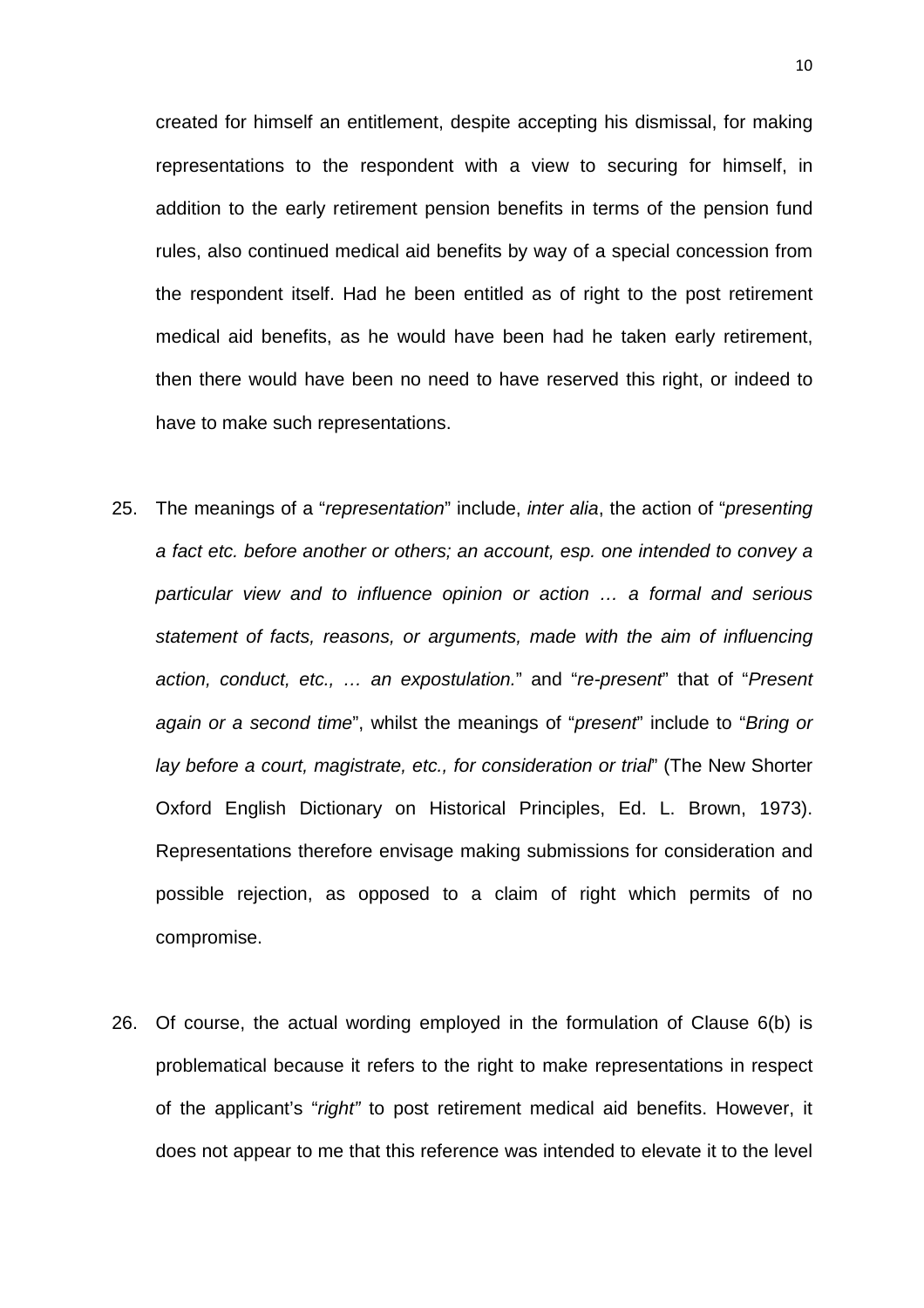of an already existing right to such benefits. That would conflict with the whole meaning of the sub-clause which, in context, is aimed at creating a right to make representations to the respondent for a concession, namely for the respondent to treat the applicant as though he had taken early retirement. Only if such representations were successful, would a right to post retirement medical aid benefits be created and come into force.

- 27. The whole concept and expression of "post retirement" benefits would appear to me to have given rise to confusion in the dispute between the parties. It is necessary to appreciate that there is a clear distinction between two entirely different concepts. On the one hand there is retirement in terms of the rules of the pension fund, where an employee who is over 55 years of age becomes entitled, upon ceasing employment with his or her employer, as of right to periodical (pension) payments from the fund extending for the remainder of his or her natural lifetime. When this entitlement arises, the employer and the employment conditions are no longer involved because the condition of being employed has come to an end. The right to a pension which supercedes the employment admittedly owes its origin to the terms of employment which included membership of and contributions to the pension fund, but the employee's rights against the pension fund to a pension only matures once the state of being employed ceases.
- 28. On the other hand there are the employment conditions which governed the employment relationship as between the employee and the employer. These may include terms which continue to prevail even after the employee formally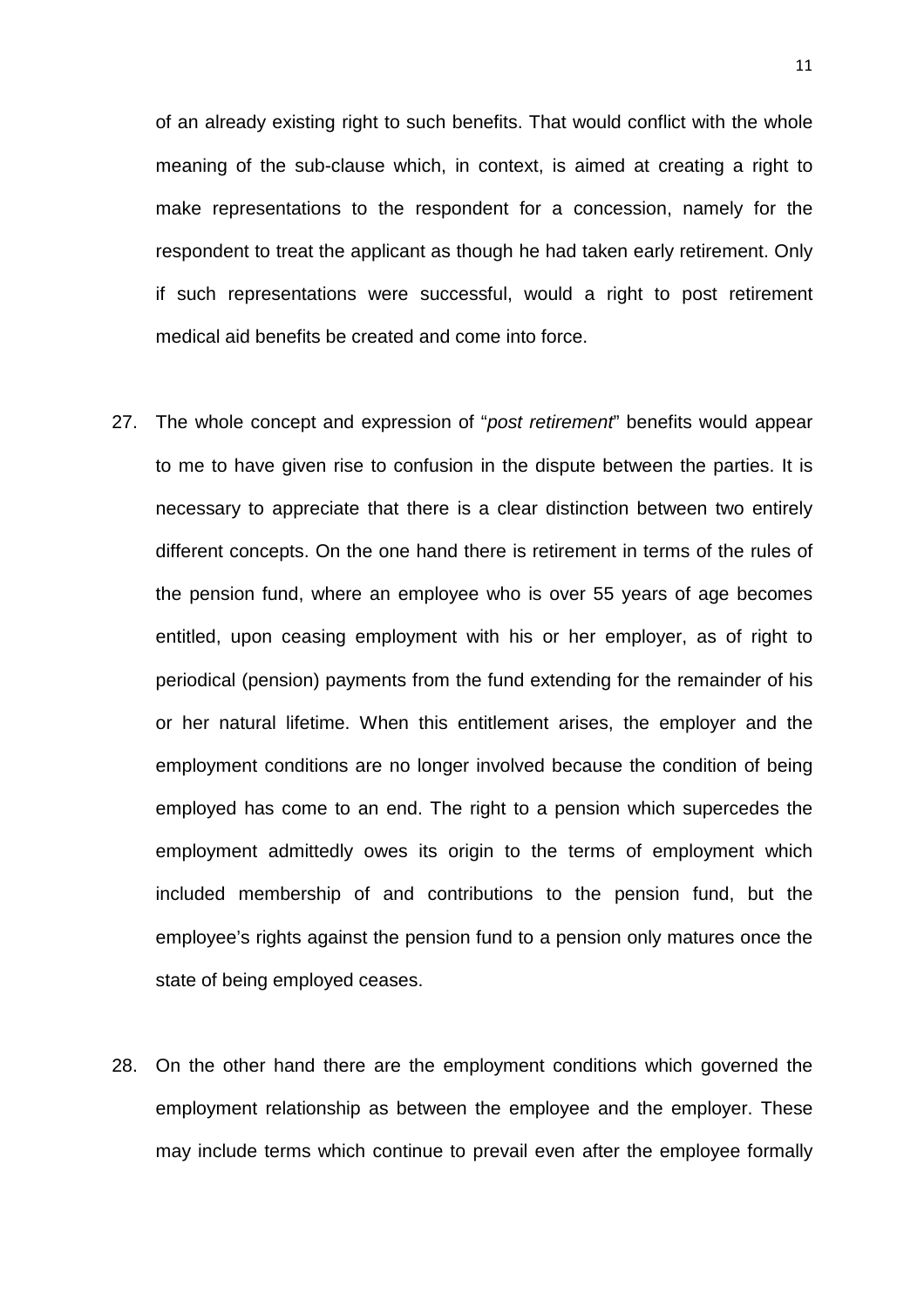ceases to be in a state of active employment with the employer. Whilst active employment may involve the reciprocal rendering of services by the employee in return for emoluments and benefits provided by the employer, it is common for certain benefits as provided by the employer to continue even after the employee consensually ceases the active rendering of services to the employer.

- 29. It is often said that the employment contract ceases upon retirement, but in reality that is not necessarily the case. If there are ongoing contractual benefits to be provided by the employer and to which the "retired" employee remains entitled after the cessation of his or her duty to render services to the employer, then the employment contract endures (in a more limited form) until such time as there is no longer any liability to provide such ongoing contractual benefits.
- 30. An example of such a situation is the post retirement medical aid benefits which, in terms of the 1990 policy decision of the respondent, are extended to employees of the respondent who reach the age where they become contractually entitled to cease active duty, that is, to "retire" in the sense of ceasing to render services. As against the respondent (employer) they remain contractually entitled to continued (post retirement) medical aid benefits for the duration of their lives. By contrast, as against the pension fund they then become contractually (in terms of an entirely different contract) entitled to claim payment of their pension payments for the duration of their lives. But the important point is that the former right is founded in the continuation of their employment contacts with the respondent. This is because the 1990 policy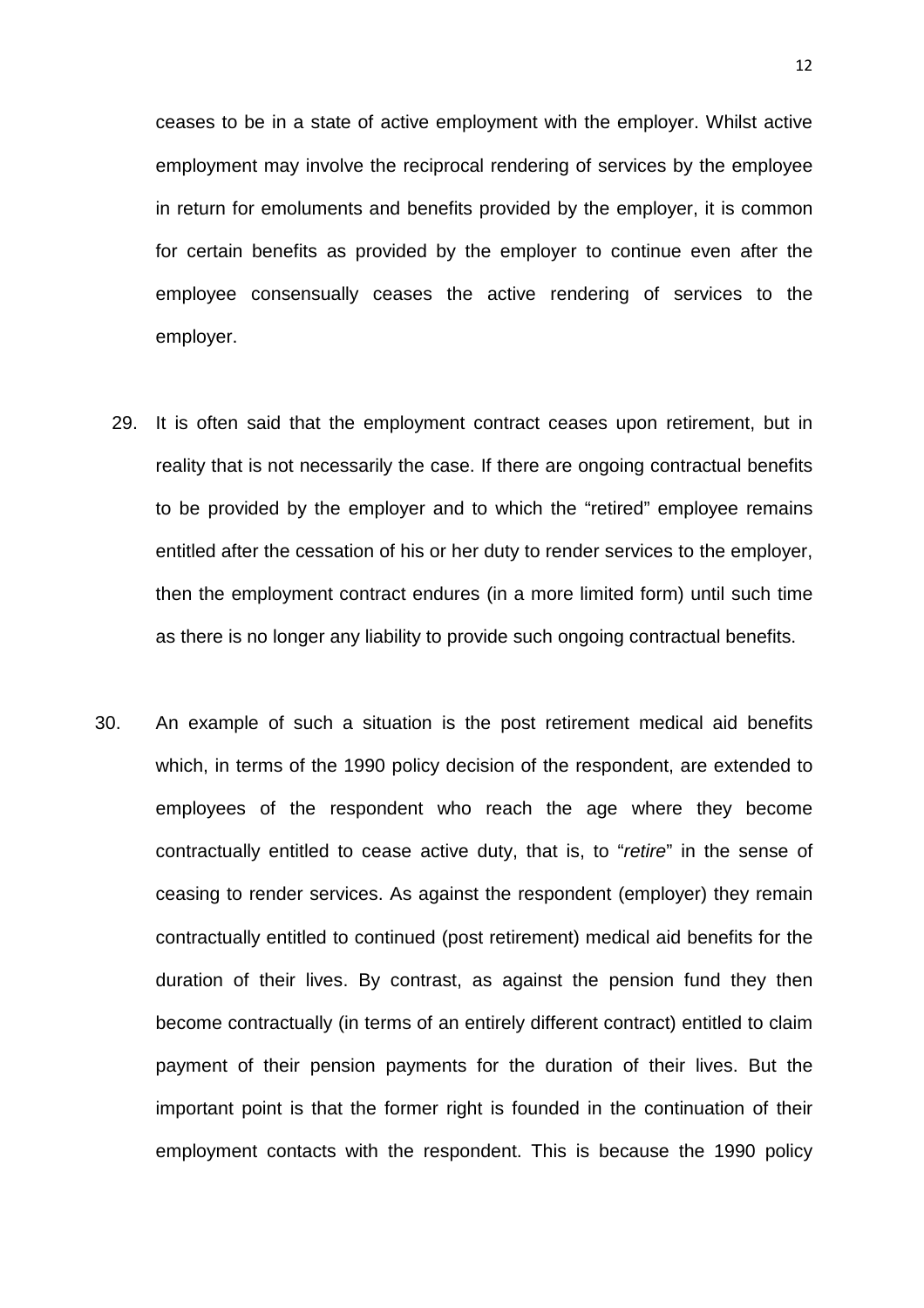decision to extend such benefits to "retired" employees became part and parcel of their employment contracts and thereby endure beyond the time where the affected employees cease to render active service to the respondent.

- 31. The difficulty with the situation of the applicant arises from the fact that he was dismissed. A dismissal, if valid, has the effect of the termination of the contract of employment as between the employer and employee. In terms of the 1990 policy of the respondent, the post retirement medical aid benefits only accrue to those of its employees who contractually retire. The applicant therefore falls short on two counts, namely he did not contractually retire and in any event, upon his dismissal the contractual relationship as between the applicant and the respondent ceased to be effective. There is thus no ongoing entitlement, or corresponding obligation, to extend these medical aid benefits to him.
- 32. This then explains the battle lines as between the applicant and the respondent. The respondent contends that the employment relationship between it and the applicant ceased with the dismissal of the applicant and that the preceding employment contract between them was thereupon dissolved. Consequently the applicant did not contractually qualify for continued medical aid benefits and there remains no contractual nexus between the parties, nor any obligation upon the respondent to afford the applicant any further benefits whatsoever. On the approach of the respondent, the effect of the settlement agreement was not to disturb the result of the disciplinary hearing and the applicant's subsequent dismissal. The agreement merely recorded that the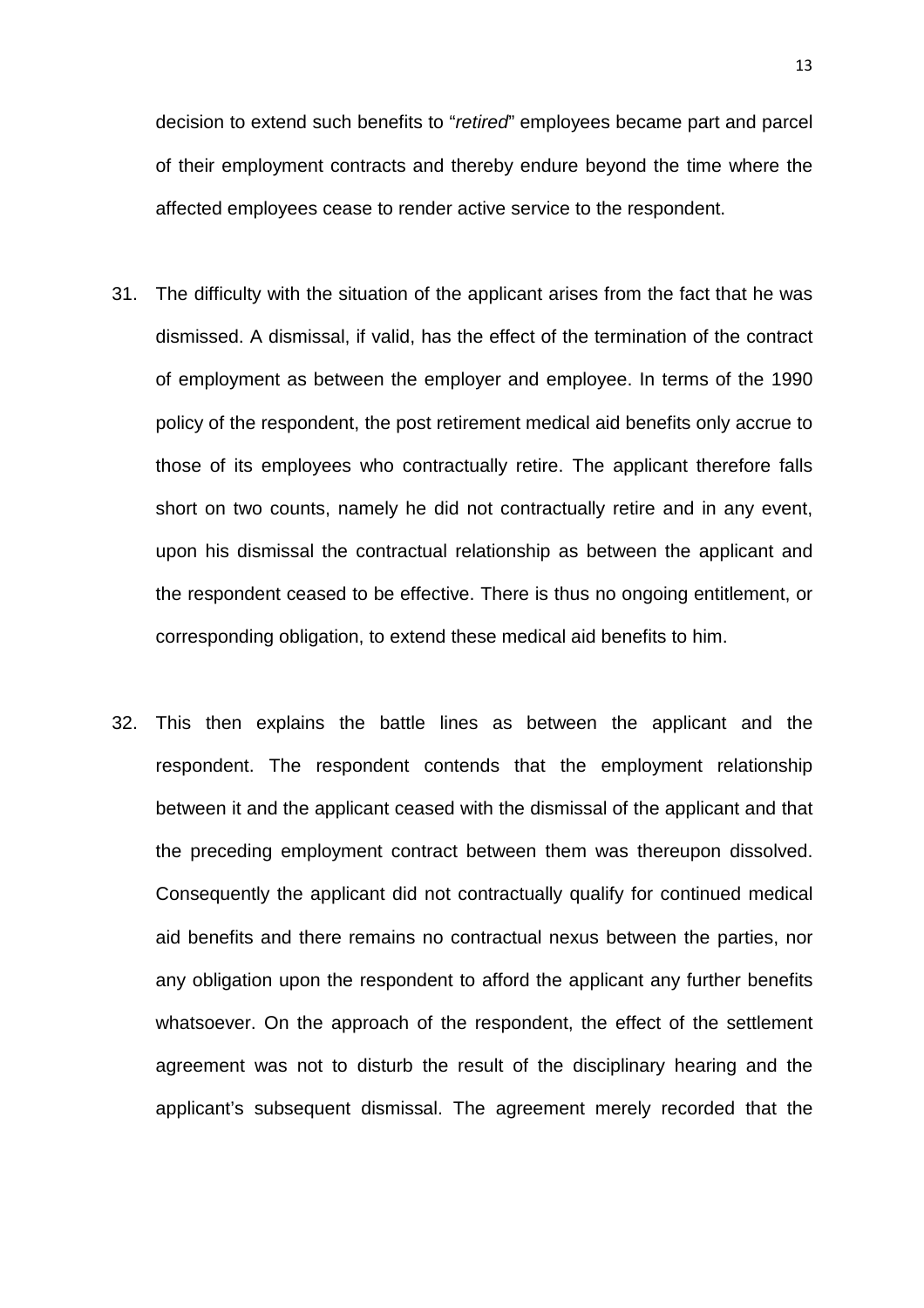applicant's rights to early retirement in terms of the pension fund rules remained unaffected thereby.

- 33. In so doing the respondent draws a clear distinction between early retirement in terms of the rules of the pension fund, as opposed to consensual early retirement by agreement with the respondent in terms of their contractual employment relationship. It is the case of the respondent that by virtue of the negotiations at and in concluding the settlement agreement, the parties did not intend and no agreement was reached to set aside of the dismissal of the applicant.
- 34. The applicant, by contrast and in order to qualify for the continued medical aid benefits, seeks to show a continued contractual entitlement to ongoing medical aid benefits and therefore, of necessity, he contends that the settlement agreement of 6 December 2010 reinstated his employment status. Inherent in the case for the applicant is a recognition that unless his employment status was restored and his dismissal reversed, he cannot succeed.
- 35. If the settlement agreement is afforded the construction contended for by the applicant then, in the absence of any express provisions to that effect, terms have to be implied that the parties agreed firstly to reverse the applicant's dismissal and then that he be afforded the privilege of taking early voluntary retirement from the service of the respondent. Thereby he would then become entitled as of right also to post retirement medical aid benefits from the respondent. These terms would have to be implied despite the findings of and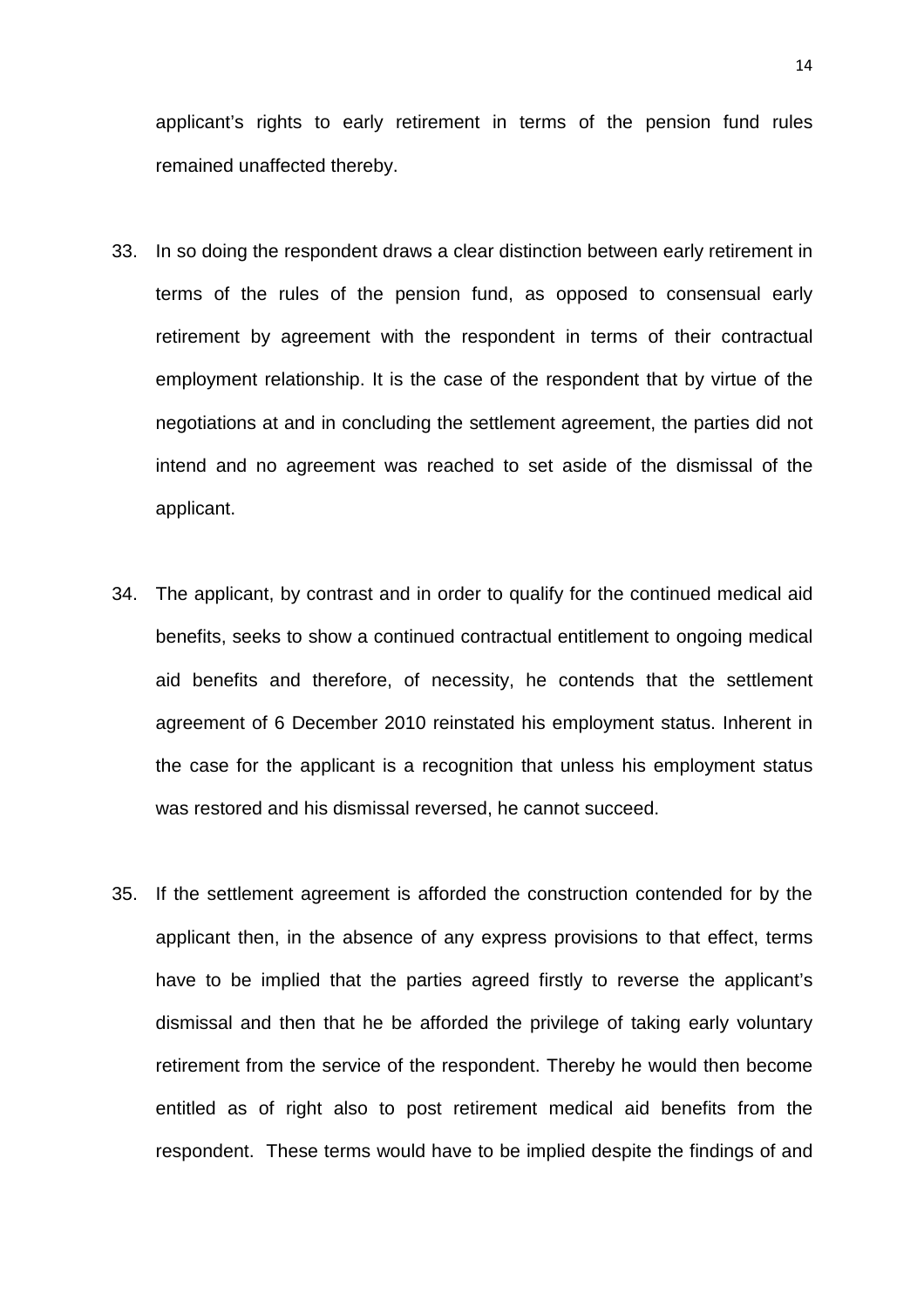recommendations by the disciplinary committee and the respondent's decision to dismiss the applicant.

- 36. I must confess to some difficulty with this notion, not least because to imply such terms into the settlement agreement would not appear to me to be necessary, nor even reasonable or equitable within the contemplation envisaged by Diemont AJ in Dennis vs Garment Workers' Union, Cape Peninsula (supra) at page 238D.
- 37. There is nothing to suggest that the inevitable or even likely result of the arbitration before the CCMA would have been the reinstatement of the applicant in the employ of the respondent. In fact, upon the respondent's version of the negotiations, which must be accepted in the absence of a referral to oral evidence which the applicant declined (See: Plascon-Evans Paints Ltd v Van Riebeeck Paints (Pty) Ltd 1984 (3) SA 623 (AD) at page 634E - 635C), the applicant offered to withdraw the proceedings. The term of the agreement that each party pay their own costs was a concession then extracted from the respondent in the course of the negotiations which followed. This suggests that the respondent was not under any undue pressure to compromise its position at the arbitration proceedings before the CCMA. I find the suggestion that the respondent then voluntarily agreed, by way of necessary implication, to the reversal of both the findings of the disciplinary committee, as well as the subsequent dismissal of the applicant and to the applicant's summary reinstatement in the employ of the respondent, so as to render the latter liable, out of its own resources, then to subsidise the applicant's medical aid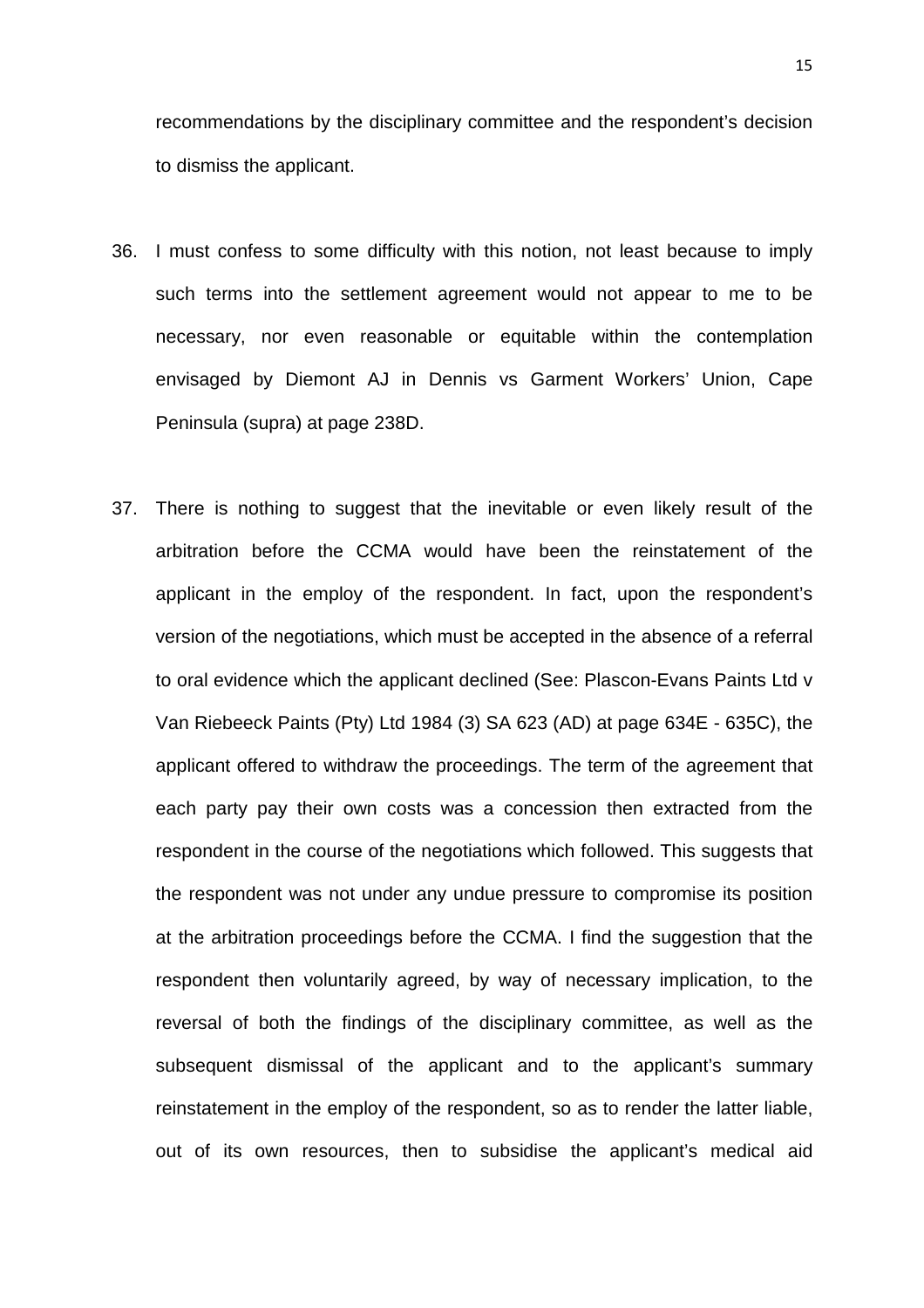contributions for the rest of his natural life, unpersuasive in all the circumstances.

- 38. This suggestion implies a conscious decision by the respondent to agree to a proposition which would result in the long term subsidisation of the applicant by the respondent. If this were not so, then the conclusion of the settlement agreement would have served no practical purpose, because the applicant's entitlement to his pension benefits stood unaffected by the fact that he was dismissed, as opposed to an agreed early retirement as between the applicant and the respondent.
- 39. In Twigger vs Starweave (Pty) Limited 1969 (4) SA 369 (N) at page 375B-E Harcourt J, with whom Leon J concurred, compared donation with waiver and held that there was a probability against a conclusion of such an agreement, unless the parties stood in a special relationship to one another. At page 375D-E the Court held that it was "..extremely improbable that out of pure liberality an employer would agree to the novation of a contract of service which substantially increased the servant's remuneration (and the employer's obligations) by providing free accommodation for the servant." By parity of reasoning it appears to me improbable that the respondent, on 6 December 2010 and at the CCMA arbitration proceedings, would have been agreeable to impliedly make the concessions now claimed by the applicant.
- 40. In my view the settlement agreement, in all the circumstances and as framed, is inconsistent with an implied term reinstating the applicant. Had that been the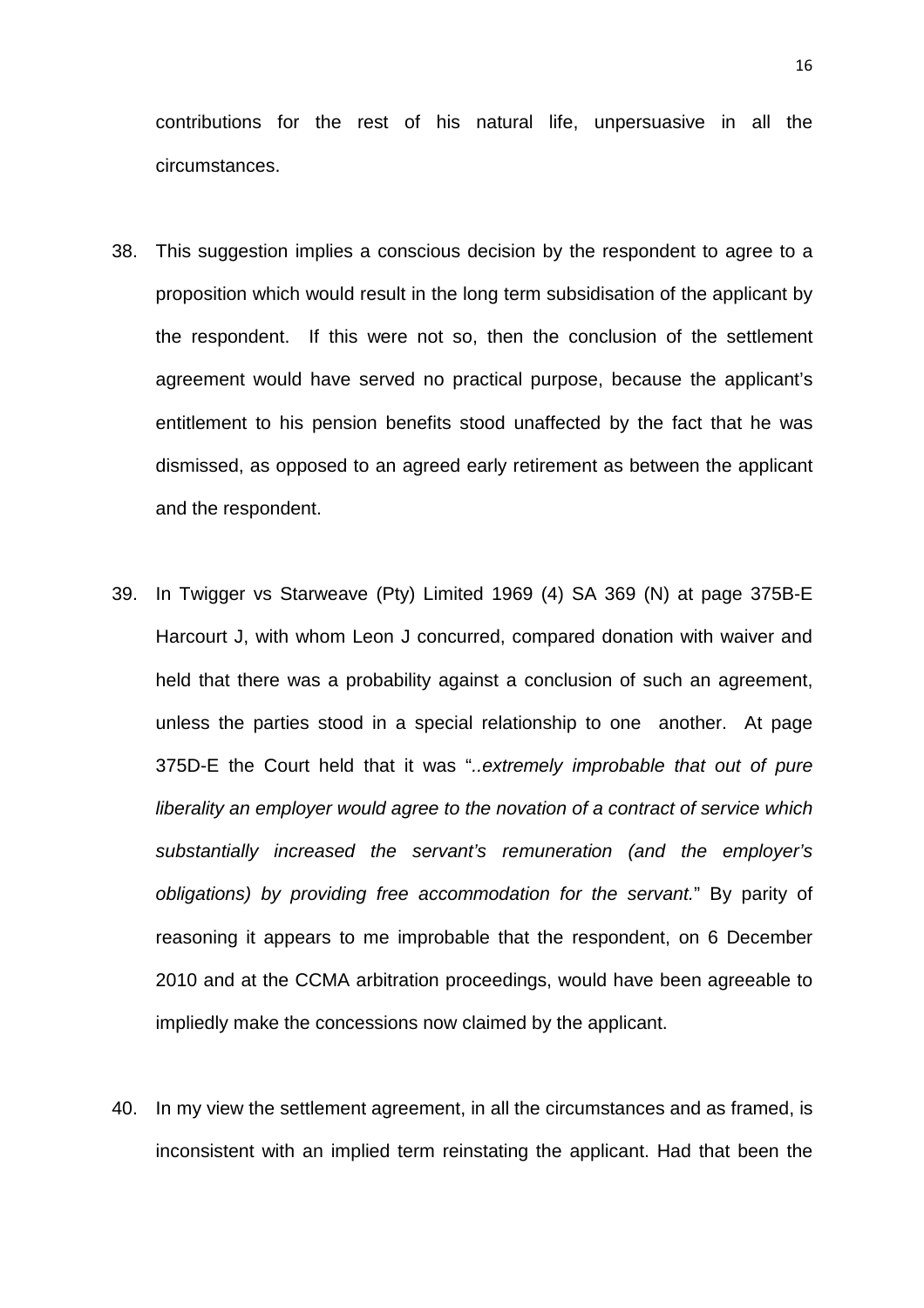intention it would have been a simple matter to have said so. Instead, in the opening portion of Clause 5, the applicant withdraws the referral and abandons the dispute. That, on a plain reading, leaves the dismissal intact and unaffected. That impression is reinforced by the provision in Clause 6(a) that the applicant's entitlement to early retirement benefits (in terms of the rules of the pension fund) remain unaffected by the outcome of the disciplinary proceedings. The intention, nevertheless to make representations for a concession with regard to post retirement medical aid benefits (to be derived from the respondent as opposed to the pension fund) as contained in Clause 6(b) further reinforces the notion that the dismissal stood and there was no implied reversal thereof.

- 41. In Bato Star Fishing (Pty) Limited vs Minister of Environmental Affairs 2004 (4) SA 490 (CC) O'Regan J at page 506I-J remarked in para 25 that the clear purpose of section 6 of PAJA was to codify the grounds of judicial review of administrative action, as defined therein. In the present matter the applicant seeks in prayer 1 of the notice of motion an order in terms of s6(3)(b) of PAJA an order setting aside respondent's decision refusing to grant the medical aid benefits to the applicant.
- 42. The relevant portions of s6(3) of PAJA read, as follows
	- "(3) If any person relies on the ground of review referred to in subsection (2) (g), he or she may in respect of a failure to take a decision, where-
		- (a) (i) an administrator has a duty to take a decision;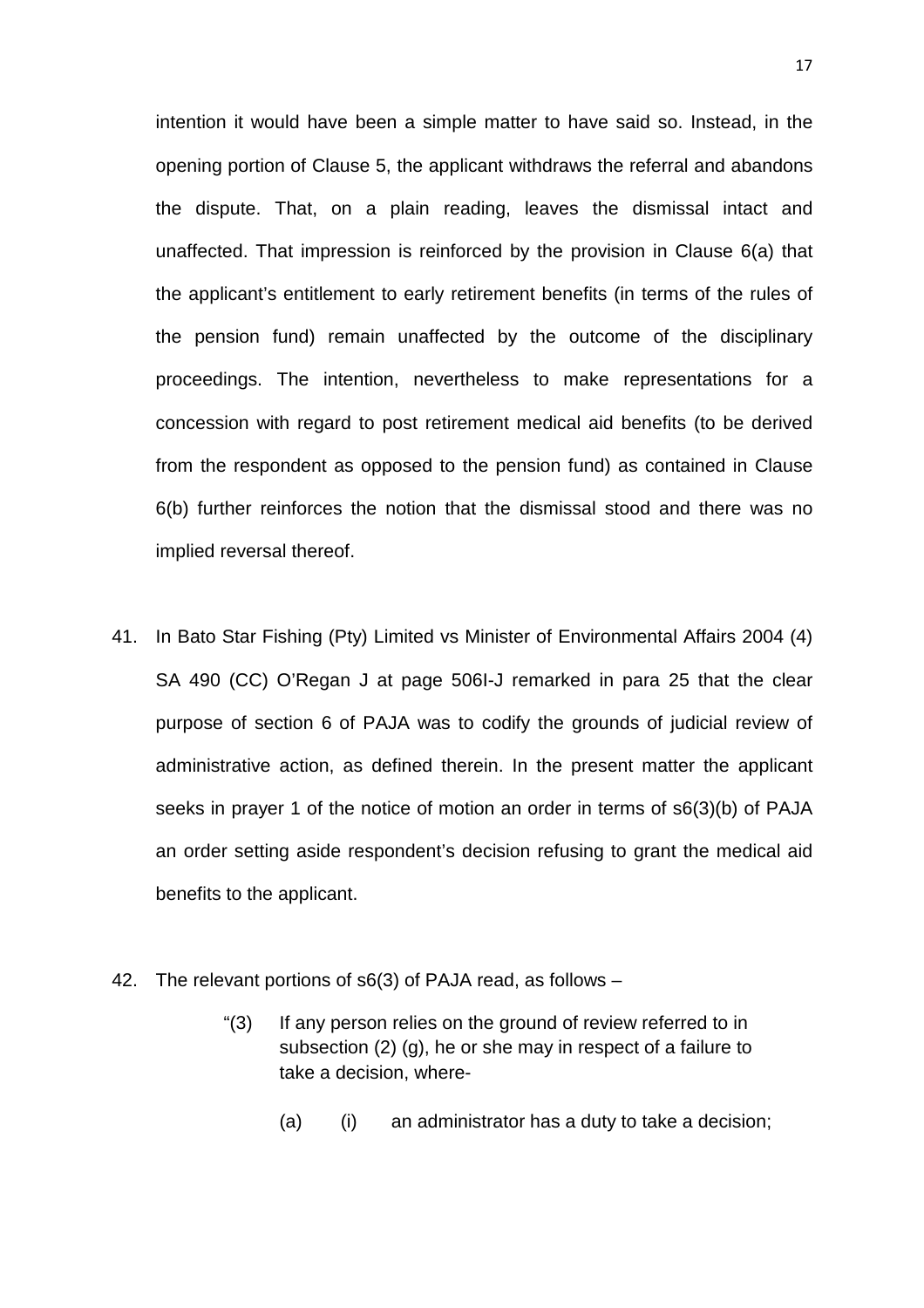- (ii) there is no law that prescribes a period within which the administrator is required to take that decision; and
- (iii) the administrator has failed to take that decision, institute proceedings in a court or tribunal for judicial review of the failure to take the decision on the ground that there has been unreasonable delay in taking the decision; or
- (b) (i) an administrator has a duty to take a decision;
	- (ii) a law prescribes a period within which the administrator is required to take that decision; and
	- (iii) the administrator has failed to take that decision before the expiration of that period, institute proceedings in a court or tribunal for judicial review of the failure to take the decision within that period on the ground that the administrator has a duty to take the decision notwithstanding the expiration of that period."; and

the provisions of section 6(2)(g) of PAJA, referred to in section 6(3), read as follows –

- "(2) A court or tribunal has the power to judicially review an administrative action if-
- $(a)$  ………
	- (g) the action concerned consists of a failure to take a decision;"
- 43. It is not clear how the provisions of PAJA, as relied upon by the applicant and which relate to the failure to take a decision, are applicable to the respondent's positive decision, namely to refuse to grant (post retirement) benefits to the applicant. The nature of the applicant's complaint against the respondent is that the decision, as taken by the latter, appears to be "misinterpreting this issue" (as per paragraph 15 of the applicant's founding affidavit).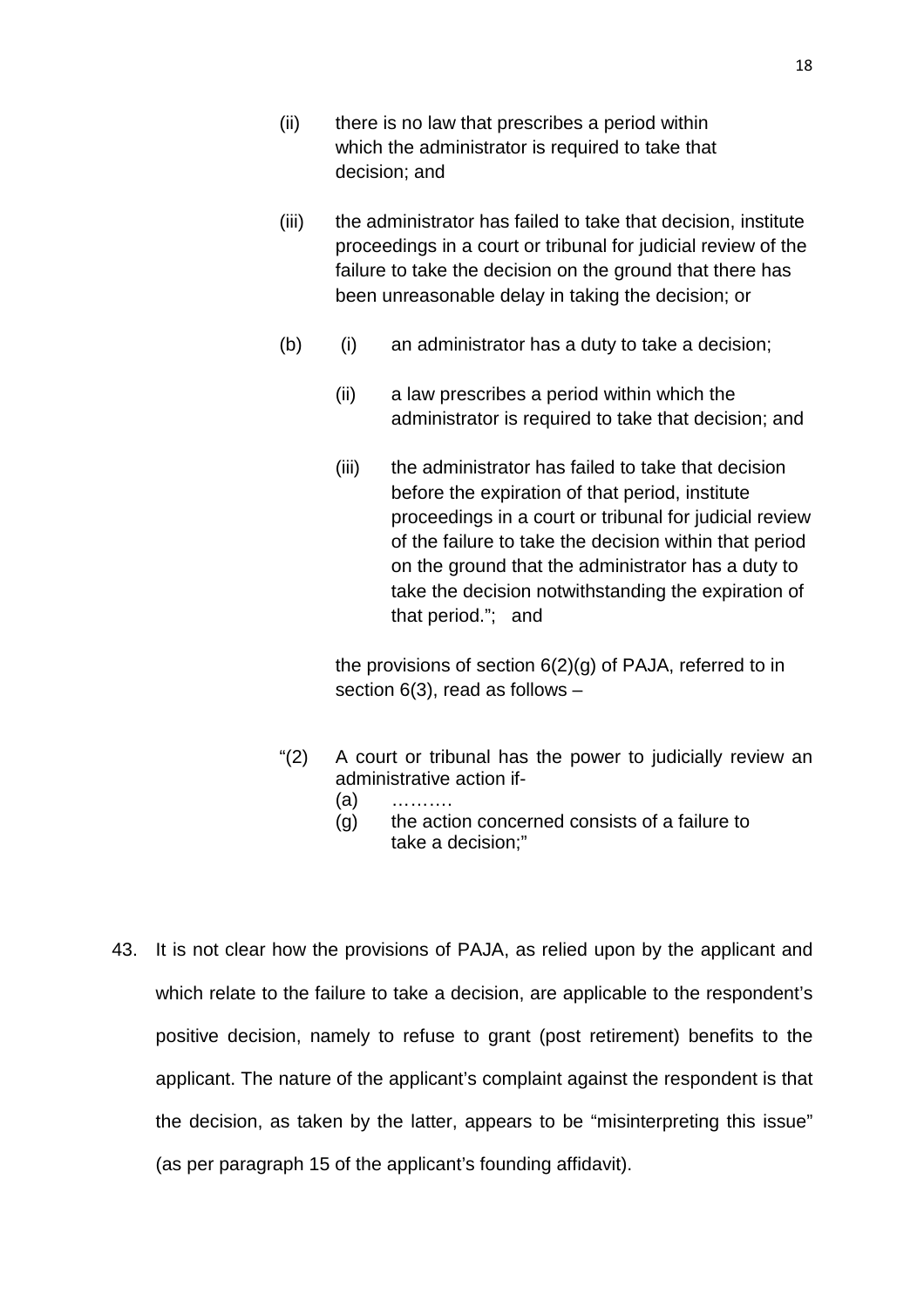44. It may have been more appropriate to have relied upon the provisions of s6(2)(d) which contemplate the disputed decision being influenced by an error of law, or s6(2)(h) on the basis that it was entirely unreasonable. In Bato Star (supra) in para 45 at page 513 A-B the Court held that –

> "Section 6(2)(h) should then be understood to require a simple test, namely than an administrative decision will be reviewable if , in Lord Cooke's words, it is one that a reasonable decision-maker could not reach."

- 45. At the conclusion of argument counsel for the applicant submitted an amended draft order and sought judgment in terms thereof. The draft presupposes the setting aside of the respondent's decision to deny the applicant the disputed benefits, but seeks to avoid the issue being referred back to the respondent for consideration afresh. Instead the draft contemplates an order directing the respondent to grant the applicant the disputed benefits. In Sidumo and Another v Rustenberg Platinum Mines Ltd and Others 2008 (4) SA 24 (CC) at page 57E-F in para 98 Navsa AJ pointed out that PAJA provides only in exceptional cases for the court to substitute its own decision or to correct a defect resulting from an administrative action. In my view this is not such a case, but for the reasons appearing below it is unnecessary to finally decide this issue.
- 46. It is important to bear in mind the distinction between an appeal and a review. The real question on review is not whether the record of proceedings reveal factors which would justify the outcome contended for by the applicant, but rather whether the decision maker in all the circumstances of the matter can be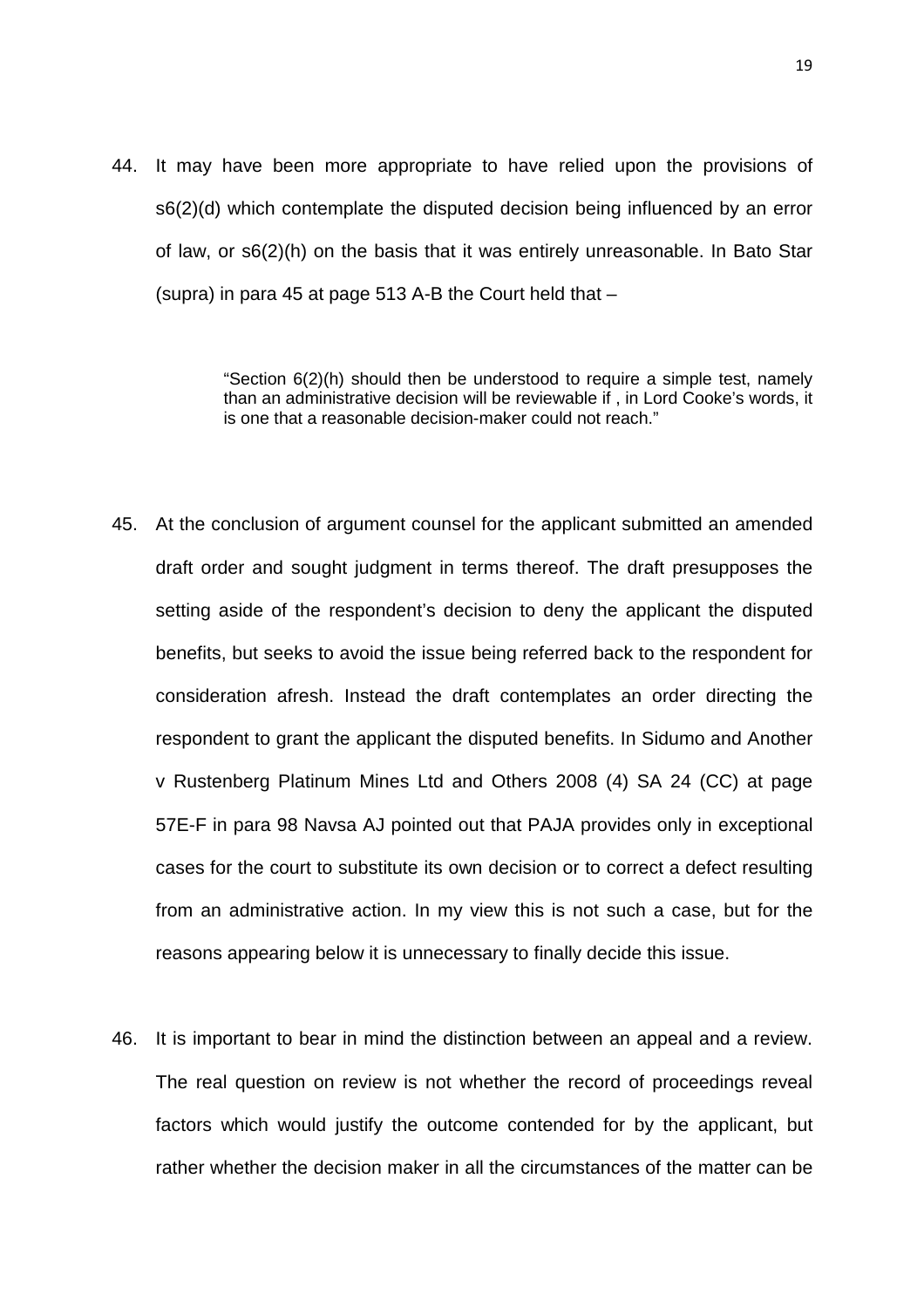said not to have properly exercised the powers entrusted to him. (Sidumo (supra) at page 44 B)

- 47. In the present matter the respondent considered the settlement agreement in context and arrived at an interpretation thereof on the basis that the applicant's dismissal stood, that the applicant was not by virtue of the agreement reinstated in his employment, consequently that he was not as of right entitled to the benefits requested and that no good grounds existed to award him benefits by way of exception.
- 48. In all the circumstances the question is therefore not necessarily whether the respondent was correct in its interpretation of the settlement agreement, but rather whether it has been shown that a reasonable decision maker in the position of the respondent could not have come to such conclusion. (Sidumo (supra) at page 61 E-F in para 119). In my view the question must inevitably be answered in favour of the respondent and the review therefore cannot succeed.
- 49. But there is another approach to the review which requires consideration. The proceedings before me were argued by counsel for both sides on the basis that the disputed decision was an administrative act reviewable by this court. As already indicated, I have come to the conclusion and for the reasons given that the review cannot succeed. But even if I were wrong in this regard, then in any event it appears to me that the dispute does not qualify as administrative act reviewable in terms of PAJA.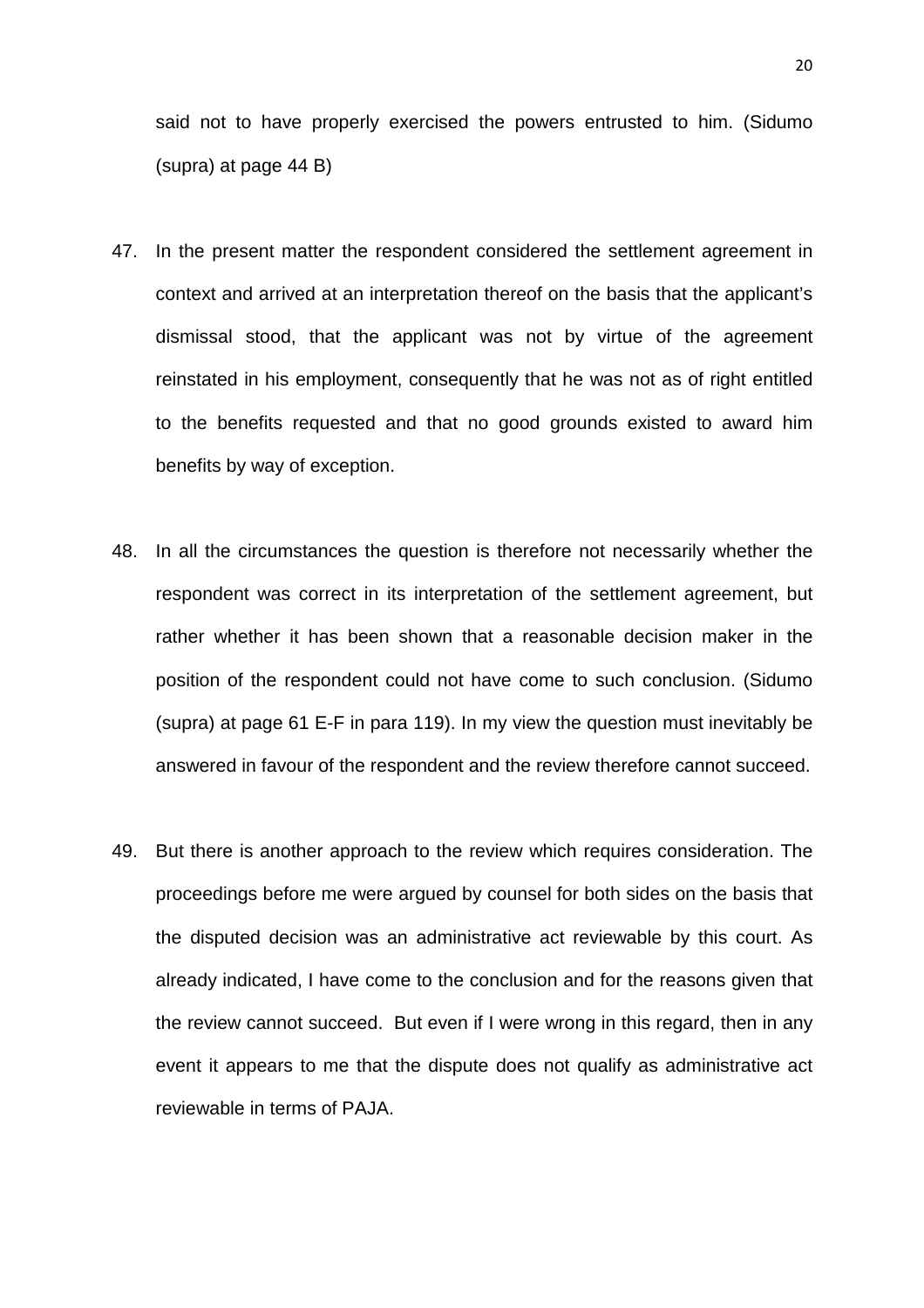- 50. The source of the power to refuse the applicant post termination medical aid benefits derived from the terms of the original employment contract between the parties and which included the respondent's policy regarding post retirement benefits and the limitations associated therewith. This was recognised by the subsequent settlement agreement before the CCMA. The nature of the power is therefore contractual and does not constitute reviewable administrative action in terms of PAJA, as was held in Chirwa vs Transnet Ltd and Others 2008 (4) SA 367 (CC) at page 415 D-G in para 142.
- 51. But even if the respondent's refusal of benefits were correctly classifiable as administrative action, then not all administrative acts are reviewable in terms of the provisions of PAJA. There is a clear distinction between the areas of jurisdiction arising from the Labour Relations Act 66 of 1995 (the LRA) and those of PAJA. This was discussed in some detail Sidumo (supra) at pages 56D to 58F in paragraphs 94 to 104. There the Constitutional Court concluded that PAJA did not apply to arbitration awards in terms of the LRA. In Kriel v Legal Aid Board and Others 2010 (2) SA 282 (SCA) at page 288B-C in para 18 the Supreme Court of Appeal confirmed that a dismissal from employment was not an administrative action which can be reviewed in terms of PAJA.
- 52. By parity of reasoning the refusal to extend post retirement benefits to the applicant is arguably an unfair labour practice within the contemplation of section 186(2)(a) of the LRA which defines an unfair labour practice, *inter alia*, as an act or omission involving the provision of benefits to an employee. This may be reviewable under s158(1)(g) of the LRA (Kriel (supra) at para 21).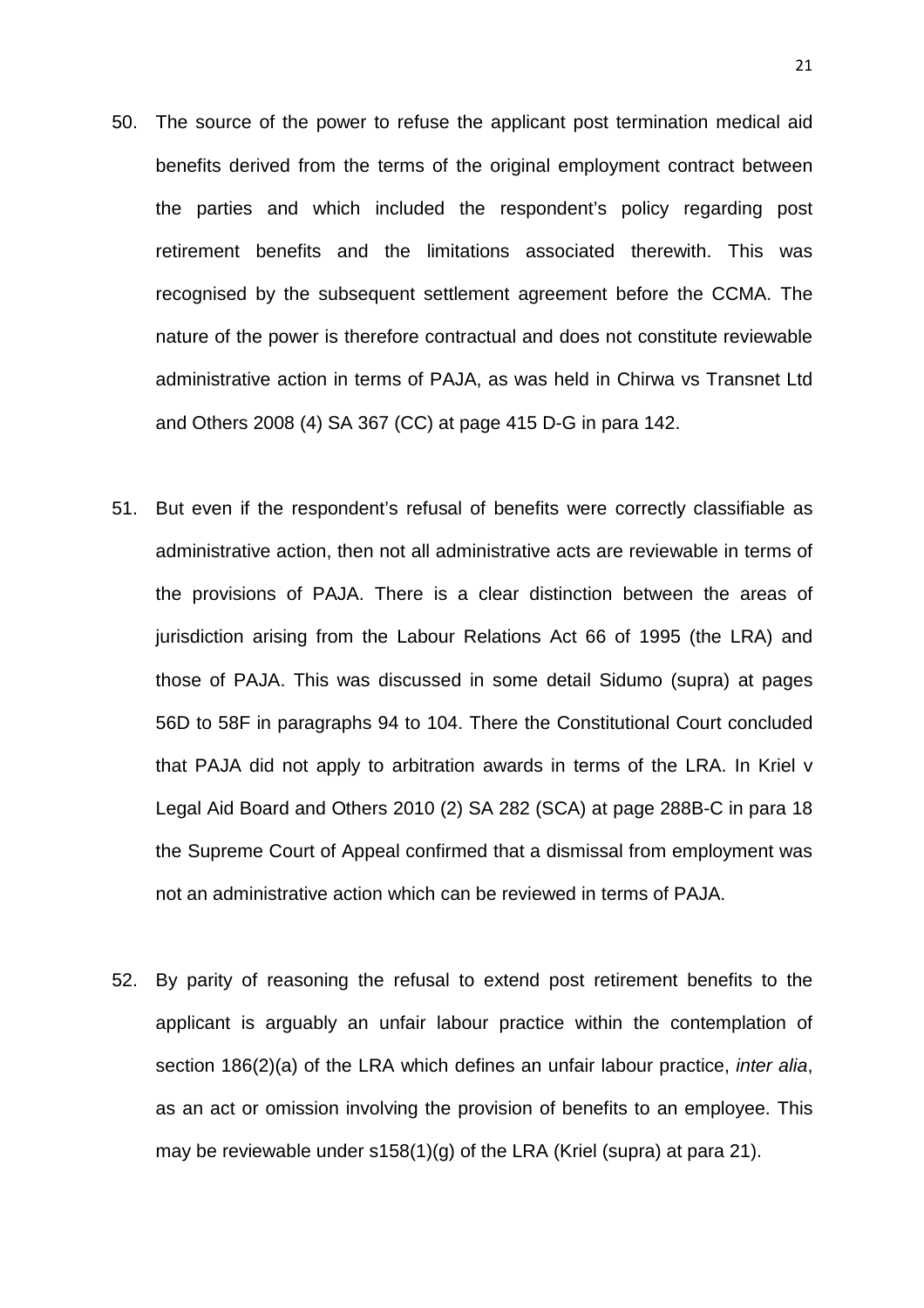53. In either event it follows that the present review proceedings cannot succeed. In the result the application is dismissed, with costs.

**VAN ZÿL, J.** 

\_\_\_\_\_\_\_\_\_\_\_\_\_\_\_\_\_\_\_\_